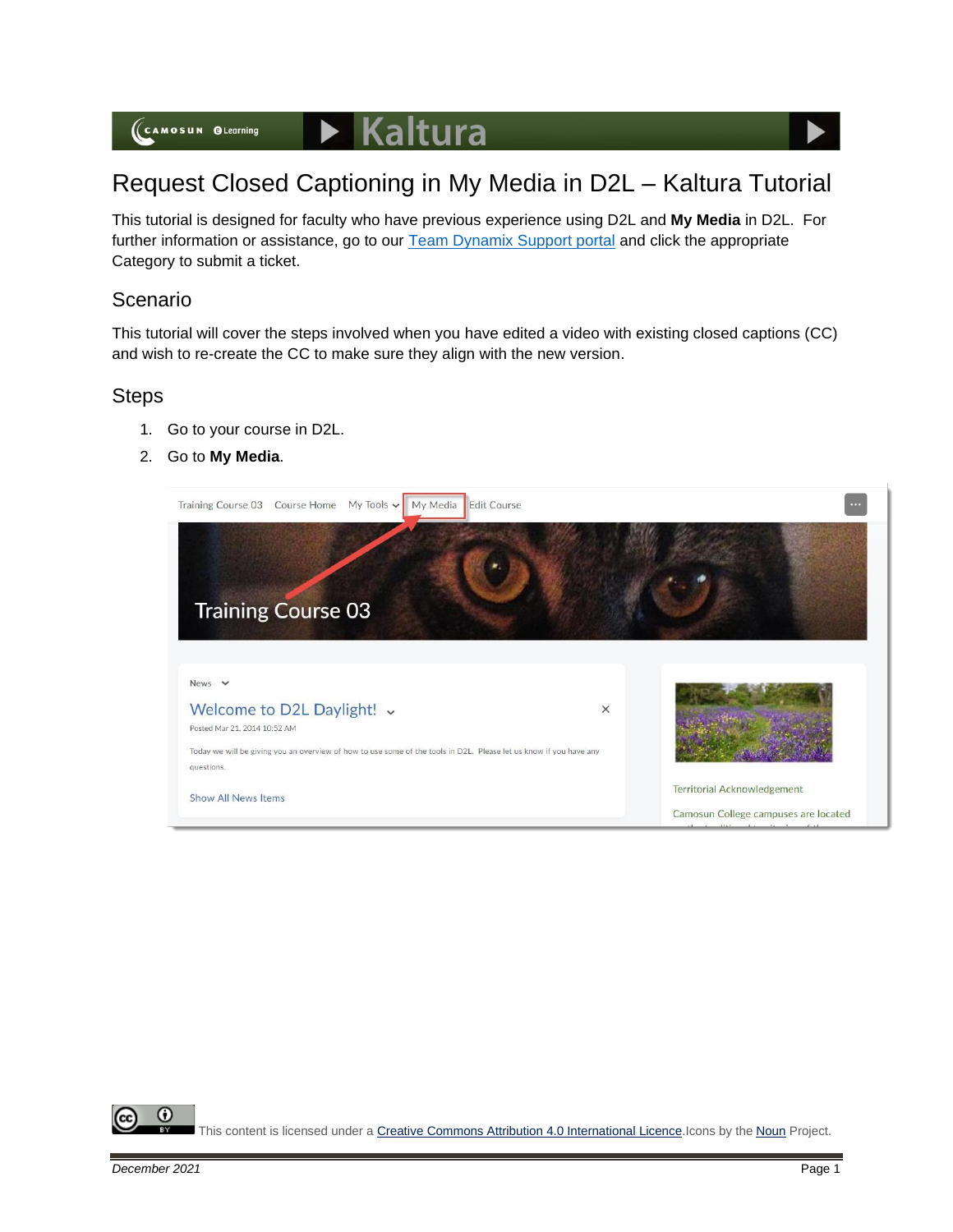3. Click the title of the video for which you want to request CC.



4. If there are existing captions you may choose to simply edit them instead of re-creating them. To do this, scroll down, click **Actions** and select **Edit**.

| $0:00$ / 12:04<br>O)                                                |     | $\bullet$ 1x $\bullet$ <sup>7</sup>                  |
|---------------------------------------------------------------------|-----|------------------------------------------------------|
| Q<br>Search                                                         | 去 台 | Show transcript $\vee$                               |
| media-elements-defined<br>From Emily Schudel on December 10th, 2019 |     | $\bullet$ 0                                          |
| Details<br>Q                                                        |     | ACTIONS V<br><b>C</b> Doc                            |
| No description provided<br>caption complete                         |     | $\triangle$ Edit<br><b>O</b> Publish<br>Lu Analytics |
| Training Course 03   Training Course 05<br>Appears In               |     | + Caption & Enrich<br>Launch Editor                  |
| Comments                                                            |     | <b>O</b> Delete                                      |

 $\odot$ This content is licensed under [a Creative Commons Attribution 4.0 International Licence.I](https://creativecommons.org/licenses/by/4.0/)cons by the [Noun](https://creativecommons.org/website-icons/) Project.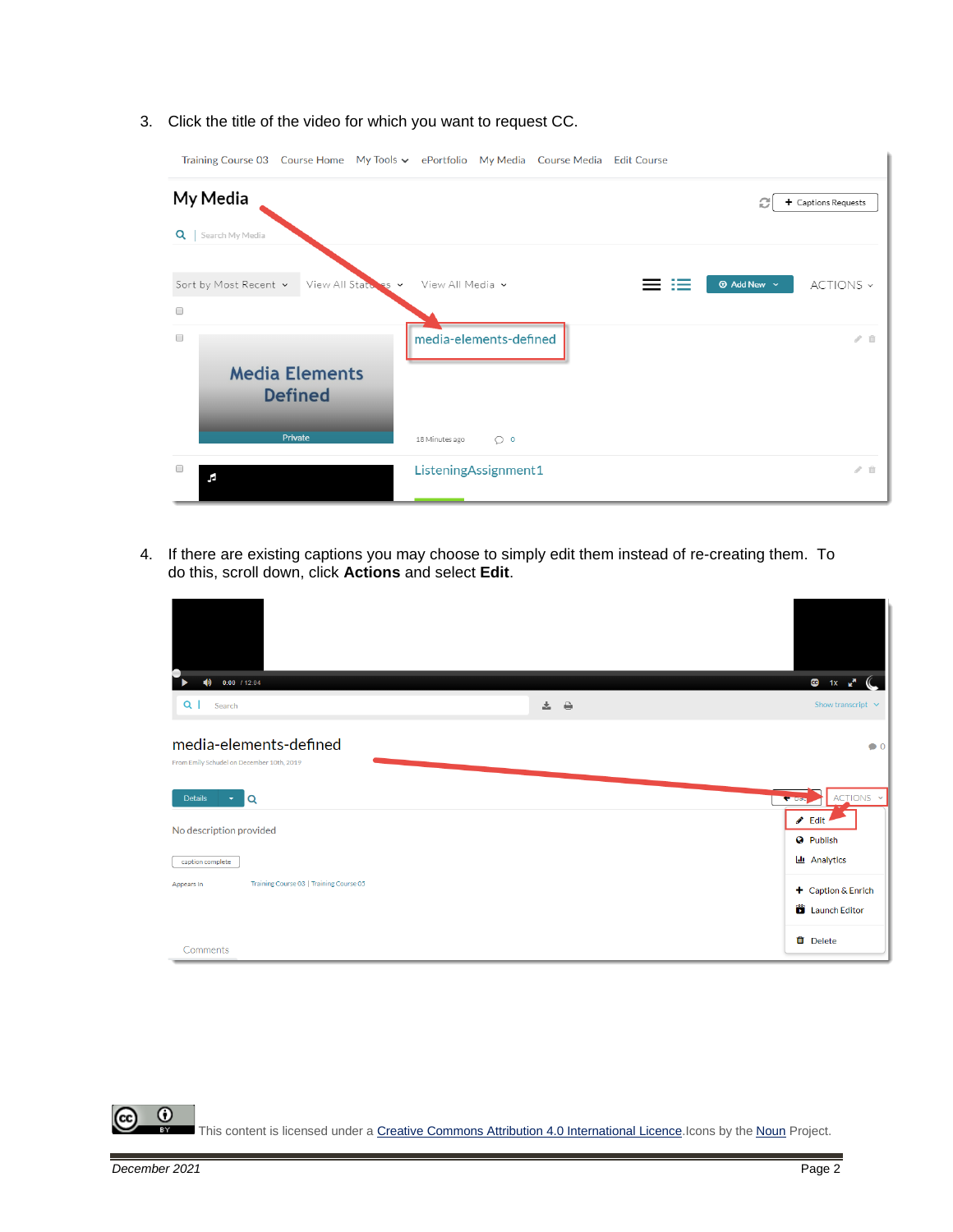5. Clicking the **Captions** tab, then click on **Edit Captions** and follow the steps in the tutorial *Editing Closed Caption Files in Kaltura*).

| т<br>$0:00$ / 12:04<br>$\blacklozenge$<br>$Q \mid$<br>Search |                                | 吉。<br>$\Rightarrow$     | $\mathbf{G}$<br>$1x \t x^2$<br>Show transcript $\;\;\vee\;$ | Launch Editor |   |                      |                      |
|--------------------------------------------------------------|--------------------------------|-------------------------|-------------------------------------------------------------|---------------|---|----------------------|----------------------|
| <b>Details</b><br>Options                                    | Thumbnails<br><b>Downloads</b> | Captions<br>Attachments | Timeline                                                    | Replace Media |   |                      |                      |
|                                                              |                                |                         |                                                             |               |   | <b>Edit Captions</b> | Upload captions file |
| Language                                                     | Label                          | File type               | Accuracy                                                    | Actions       |   |                      |                      |
| English                                                      | English                        | <b>DFXP</b>             |                                                             | $\checkmark$  | ◢ | 击<br>$\pmb{\times}$  | 国                    |

6. Or, you can delete existing CC files before replacing them by clicking on the **X**.

| ,<br>$0:00$ / 12:04<br>$\blacklozenge$<br>$Q \mid$<br>Search |            | 盂<br>$\ddot{=}$       | 3<br>$1x \cdot x^2$<br>Show transcript $\vee$ | <b>B</b> Launch Editor |                      |                      |
|--------------------------------------------------------------|------------|-----------------------|-----------------------------------------------|------------------------|----------------------|----------------------|
| <b>Details</b><br>Options                                    | Thumbnails | Downloads<br>Captions | Attachments<br>Timeline                       | Replace Media          |                      |                      |
| Language                                                     | Label      | File type             | Accuracy                                      | Actions                | <b>Edit Captions</b> | Upload captions file |
| English                                                      | English    | <b>DFXP</b>           |                                               | $\checkmark$           | 志<br>$\pmb{\times}$  | $\Box$               |

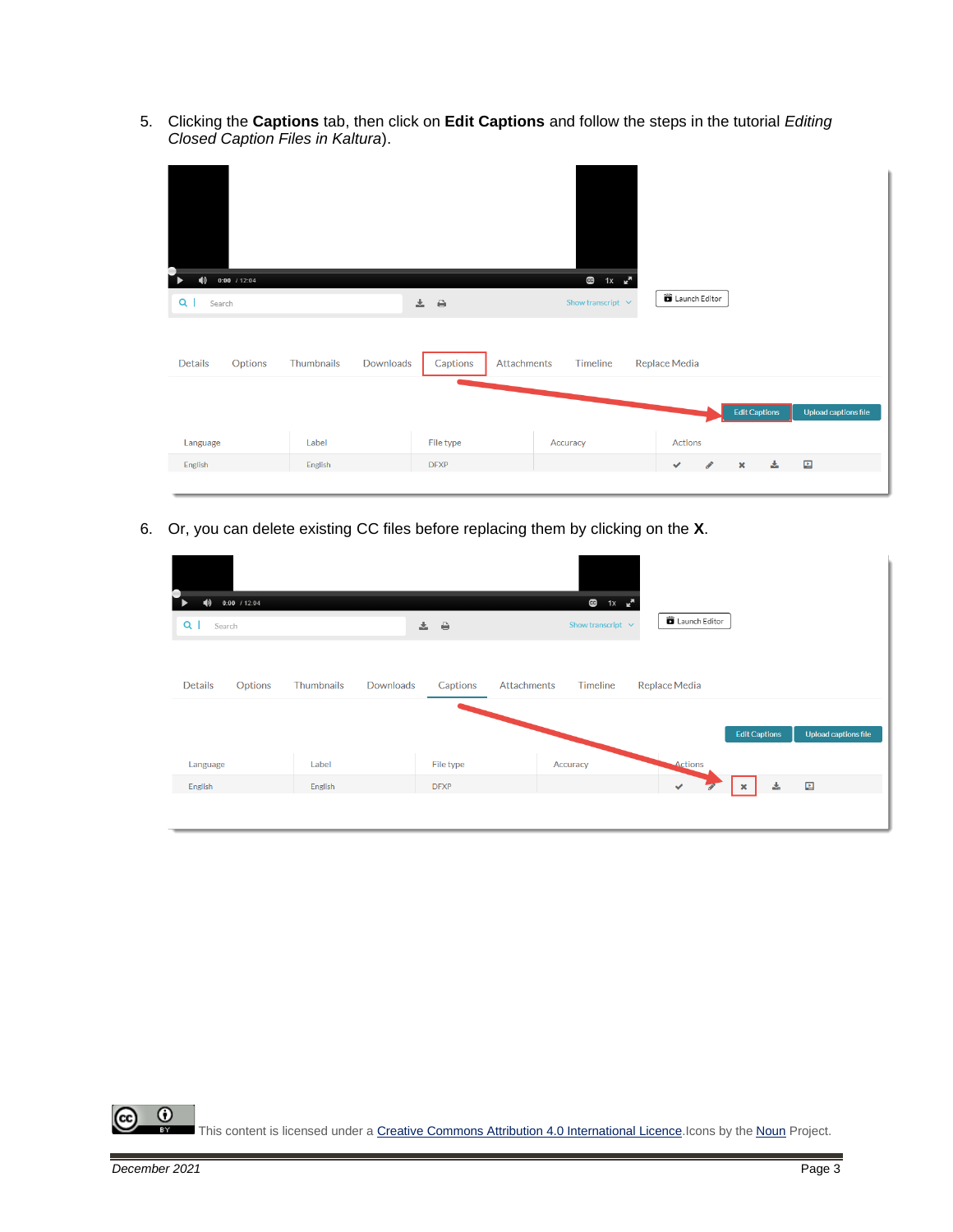7. Now, if you want to order new auto CC, go back to **My Media**, click the video title again, then click the **Actions** menu and select **Caption & Enrich**.

| $0:00$ / 12:04<br>$\blacklozenge$                                   | $C = 1x$                             |
|---------------------------------------------------------------------|--------------------------------------|
| media-elements-defined<br>From Emily Schudel on December 10th, 2019 | $\bullet$ 0                          |
| Details<br>$\mathbf{v}$                                             | ACTIONS Y<br><b>STATISTICS</b>       |
| No description provided                                             | $\triangle$ Edit<br><b>O</b> Publish |
| caption complete                                                    | Lui Analy cs                         |
| Training Course 03   Training Course 05<br>Appears In               | + Caption & Enrich                   |
|                                                                     | Launch Editor                        |
| Comments                                                            | <b>II</b> Delete                     |

#### 8. Then scroll down and click **Submit**.

| Share<br>Details         | ACTIONS Y<br>$\leftarrow$ Back |  |
|--------------------------|--------------------------------|--|
| <b>Captions requests</b> |                                |  |
| No requests were found   | $\pmb{\times}$                 |  |
| <b>Order Captions</b>    |                                |  |
| Service:                 | Source Media Language:         |  |
| Machine<br>$\vee$        | <b>Soglish</b><br>$\sim$       |  |
| Feature:                 |                                |  |
| Captions<br>$\sim$       |                                |  |
|                          | Submit                         |  |

 $\overline{0}$ (cc This content is licensed under [a Creative Commons Attribution 4.0 International Licence.I](https://creativecommons.org/licenses/by/4.0/)cons by the [Noun](https://creativecommons.org/website-icons/) Project.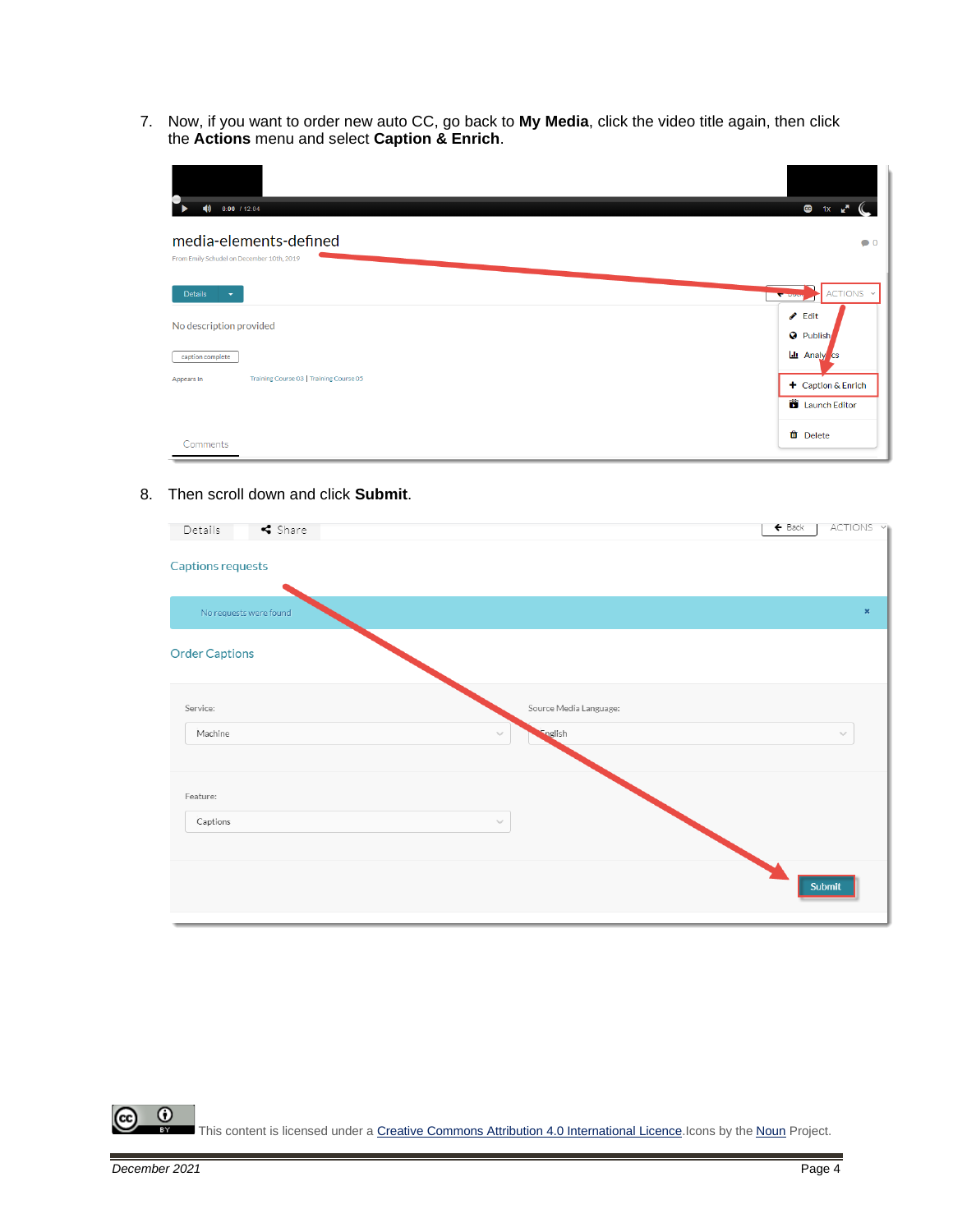9. After a few seconds, you will see a message saying "Your request has been received. Captions will automatically be uploaded to your video upon completion.

| <b>Captions requests</b> |         |                                                                                                        |                        |               | $+$ Order     |
|--------------------------|---------|--------------------------------------------------------------------------------------------------------|------------------------|---------------|---------------|
| REQUEST DATE V           | SERVICE | FEATURE                                                                                                | LANGUAGE               | <b>STATUS</b> |               |
| 10/12/19                 | Machine | Captions                                                                                               | English                | • Pending     | $\rightarrow$ |
| <b>Order Captions</b>    |         |                                                                                                        |                        |               |               |
|                          |         | Your request has been received. Captions will automatically be uploaded to your video upon completion. |                        |               | ×             |
| Service:                 |         |                                                                                                        | Source Media Language: |               |               |
| Machine                  |         | $\searrow$                                                                                             | English                |               | $\checkmark$  |
| Feature:                 |         |                                                                                                        |                        |               |               |
| Captions                 |         | $\searrow$                                                                                             |                        |               |               |

10. Go back to **My Media**. Once the new captions are uploaded (it may take up to an hour or more depending on how long your video is), they will be go from being *processing* to *caption complete*, at which point you can edit them (see the tutorial *Editing Closed Captions in Kaltura* for more information).

| Sort by Most Recent v View All Statuses v View All Media v |                                   |  |  |  |
|------------------------------------------------------------|-----------------------------------|--|--|--|
|                                                            |                                   |  |  |  |
|                                                            | media-elements-defined            |  |  |  |
| <b>Media Elements</b><br><b>Defined</b><br>Private         | processing<br>29 Minutes ago<br>0 |  |  |  |

 $\odot$ This content is licensed under [a Creative Commons Attribution 4.0 International Licence.I](https://creativecommons.org/licenses/by/4.0/)cons by the [Noun](https://creativecommons.org/website-icons/) Project.